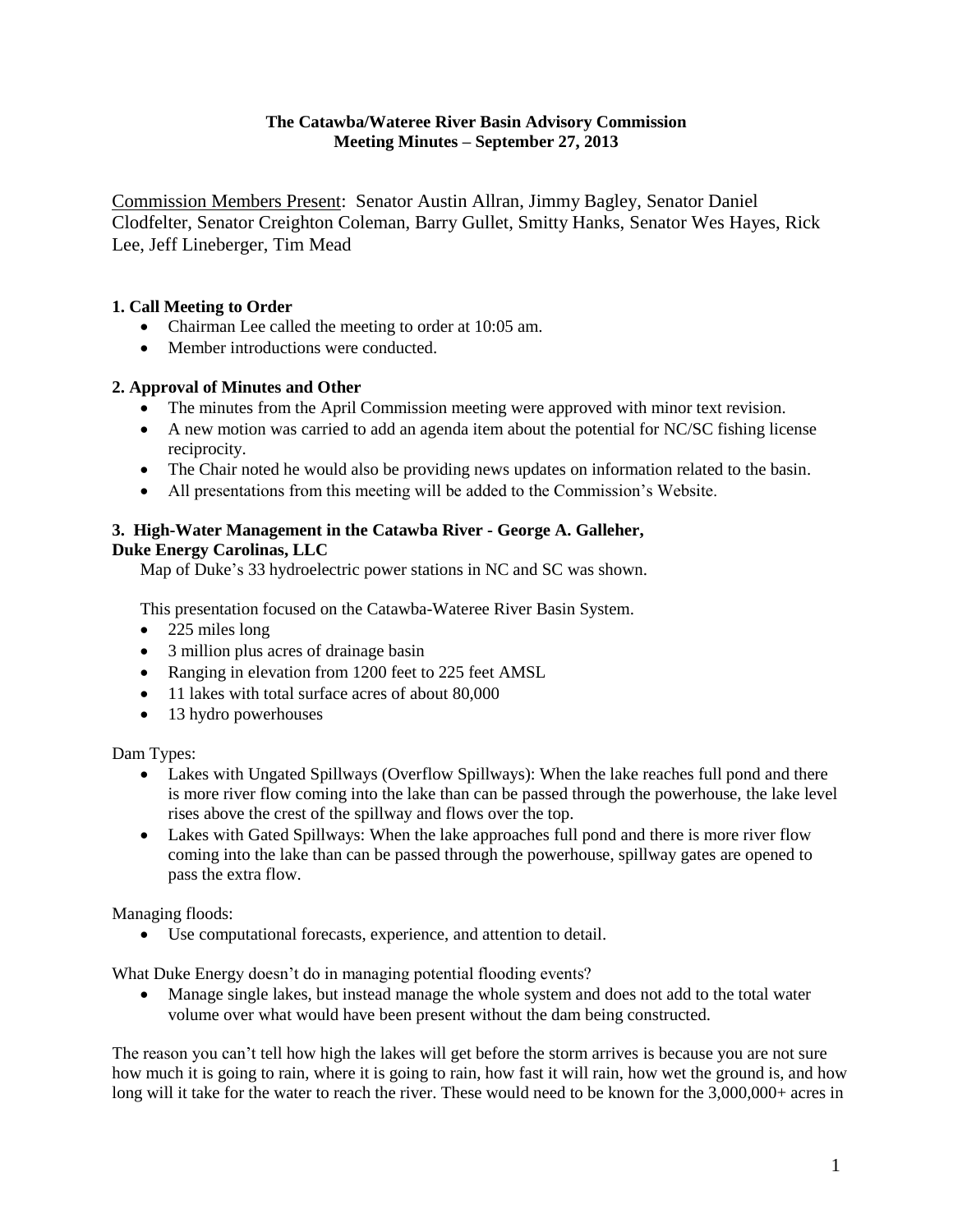the drainage basin. The high water impacts cannot be realistically estimated until the rain has finished and stream levels are no longer rising.

The reason you can't just draw down the reservoirs to handle the "expected" rainfall is because storms are unpredictable. What would be the downstream effects? What will happen if the "expected" hurricane doesn't bring rains to our area? What happens after if it doesn't rain for the next several weeks or months. Storms are watched and plans are made accordingly. Goals are to minimize impacts upstream, downstream and on the lakes. There is an effort not to overreact and communication is key to operations.

There was a Commission question about flooding on Mt. Island. The answer was that because 60,000 cfs came through Lake Norman that caused spilling at Mt. Island. It can happen, but typically Mt. Island is protected b/c of Lake Norman.

There was a Commission question about needed maintenance on concrete used on spillways? Does it age out? The answer was that FERC regulates these dams and they can handle a max/min flood. But superficial concrete spalling is addressed as needed for example as it is being repaired on the Catawba Dam.

There was a Commission question about Lake Wateree being subject to flooding like Mt. Island? The answer was that Lake Wateree is at the bottom of the system, and if reservoirs above it fill up, they have to spill water. Wateree is watched closely.

There was a Commission question about system benefit from developing a reservoir on Johns River? The answer was that most of the property in the area is protected, and it is too late to build a reservoir there.

#### **4. NC Division of Water Resources (DWR) Organization Overview – Kathy Stecker, NCDENR**

This presentation highlighted the structure and activities within the Division of Water Resources (DWR) at the North Carolina Department of Environment and Natural Resources (DENR). The new Division includes the consolidated areas of Drinking Water Resources (DWR) and Drinking Water Quality (DWQ). The merger was effective 8/1/2013 and includes the following sections: Water Planning, Environmental Sciences, Water Permitting, Aquifer Protection & Regional Offices, Laboratory, and Public Water Supply. In the DWR, a review of all rules and policies will be completed by December, 2013. The speaker's entire presentation with additional organizational and staff information will be posted on the Commission's Website.

A general participant asked if requirements and regulations on private and public water companies were the same. David Baize from SC DHEC answered that requirements were equal because both must meet Drinking Water Act Regulations.

It was noted that NC is undergoing a basin by basin study on water for quantity. David Baize noted SC is initiating a similar process. Commission Member asked about the budget request for modeling of water resources in the basin. David Baize stated the SC legislature has allocated \$250,000 for the specific basin effort in Catawba and \$1.5 million for a statewide assessment. It was noted that the Commission had supported the budget request to their respective General Assemblies.

Commission Member asked if numbers on staff from the NC presentation were final, but answer was unknown at this time.

David Baize mentioned (as per the presentation slide about regulation review in NC) there is also a regulation review ongoing in SC as mandated by the Governor and a separate five (5)-year regulation review conducted routinely.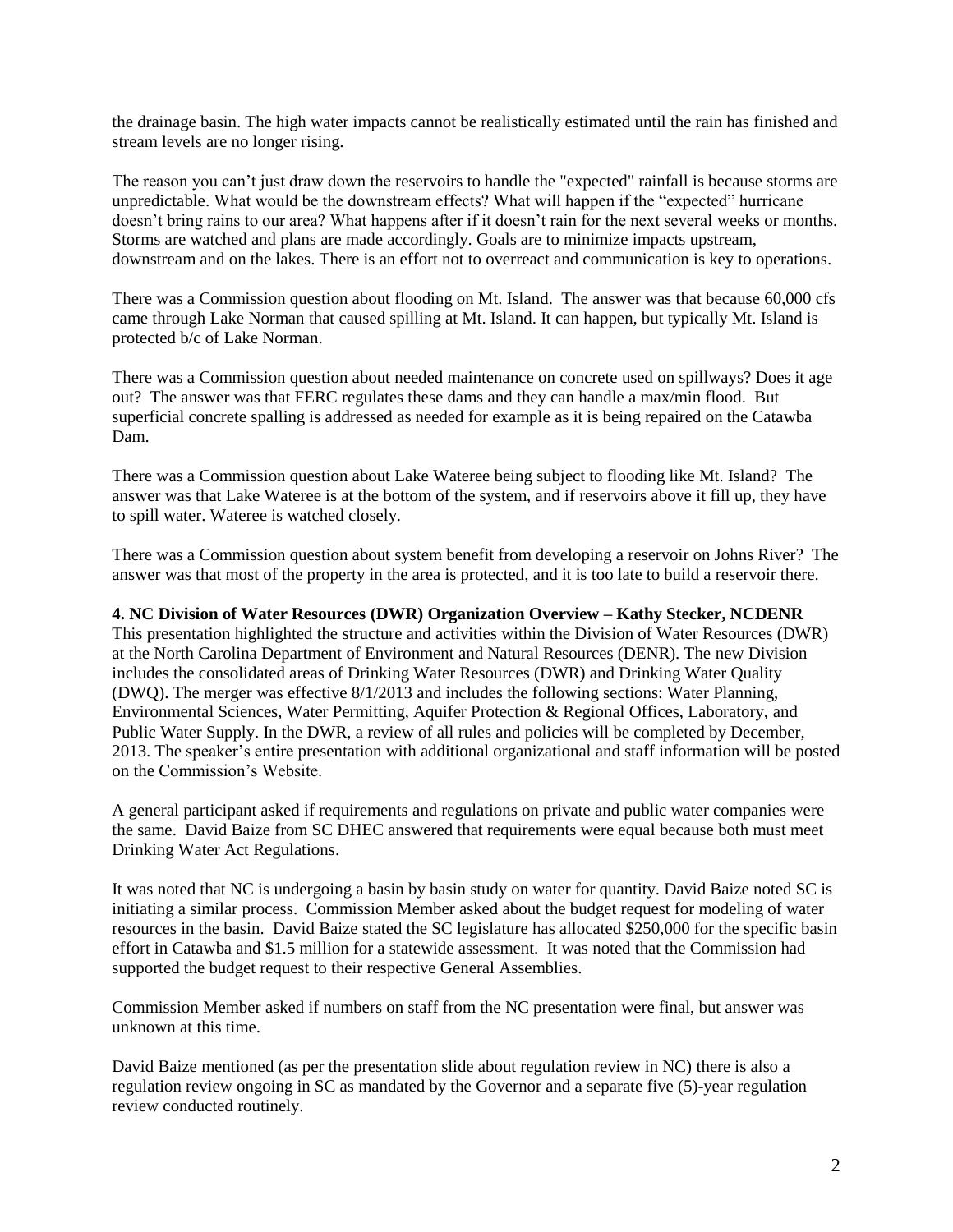Commission Member asked if there is common ground between water quality sampling methods and standards in NC and SC. David Baize indicated there is robust monitoring and assessment program in each state although there are sometimes differing methods. He noted getting on same cycle might not be warranted verses the benefit. It was noted that both states have to satisfy EPA requirements. Kathy Stecker mentioned that the process of regulation review is required before changes can be made to Water Quality Standards' Regulations. This type of planning and legislative review can take years in both states.

Commission Member asked about an aquatic weed problem noted in Lake Wylie and asked if the state gets involved. Kathy Stecker will provide a contact regarding this issue.

Commission Member asked if SC knows what hydrologic model they will be using yet? David Baize responded that there is an RFP out now. An item related to IBTs was discussed briefly.

## **5. NC IBT Application – Ian McMillian, NCDENR**

It is possible to now modify existing IBTs. Union County's Notice of Intent was highlighted with the following information:

- Received NOI August 12, 2013
- Public Meetings October 3rd, 14th and  $15<sup>th</sup>$
- The request is for a 28 mgd transfer from the Yadkin River to the Rocky River

It was noted that South Carolina and SC DHEC have opportunity for comment. However, there will be no flow change downstream in SC.

The Catawba/Wateree (Computer Hydro-Electric Operations and Planning Software (CHEOPS) Model upcoming meeting was mentioned.

### **6. Nutrients Modeling Update - Wade Cantrell, SC DHEC**

The focus area is the Lower Catawba Basin from Wylie Dam down to Wateree Dam. A brief history of the nutrient issues in the lower Catawba was provided along with effects expressed in certain South Carolina lakes such as impaired water quality for phosphorus, nitrogen, chlorophyll, pH, and dissolved oxygen, along with increased DO depletion in bottom waters. History of nutrient overload in the lower Catawba was discussed and included a mention of water quality concern since at least 1990s:

- Modeling studies mentioned (Duke Energy, USC, SC DHEC, NCDWQ, et al.)
- SC numeric nutrient criteria (2001)

NPDES permitting history:

- SC DHEC begins limiting phosphorus in permits (2001)
- Settlement agreement SC DHEC, NCDWO, Charlotte (2002)
- NC NPDES phosphorus load reductions (2006)

SC DHEC TMDL effort history:

Additional modeling, stakeholder meetings, model review, technical comments (2005-2008)

After 2008, the TMDL development paused due to other projects, system changing/model updates needed, and declining personnel resources.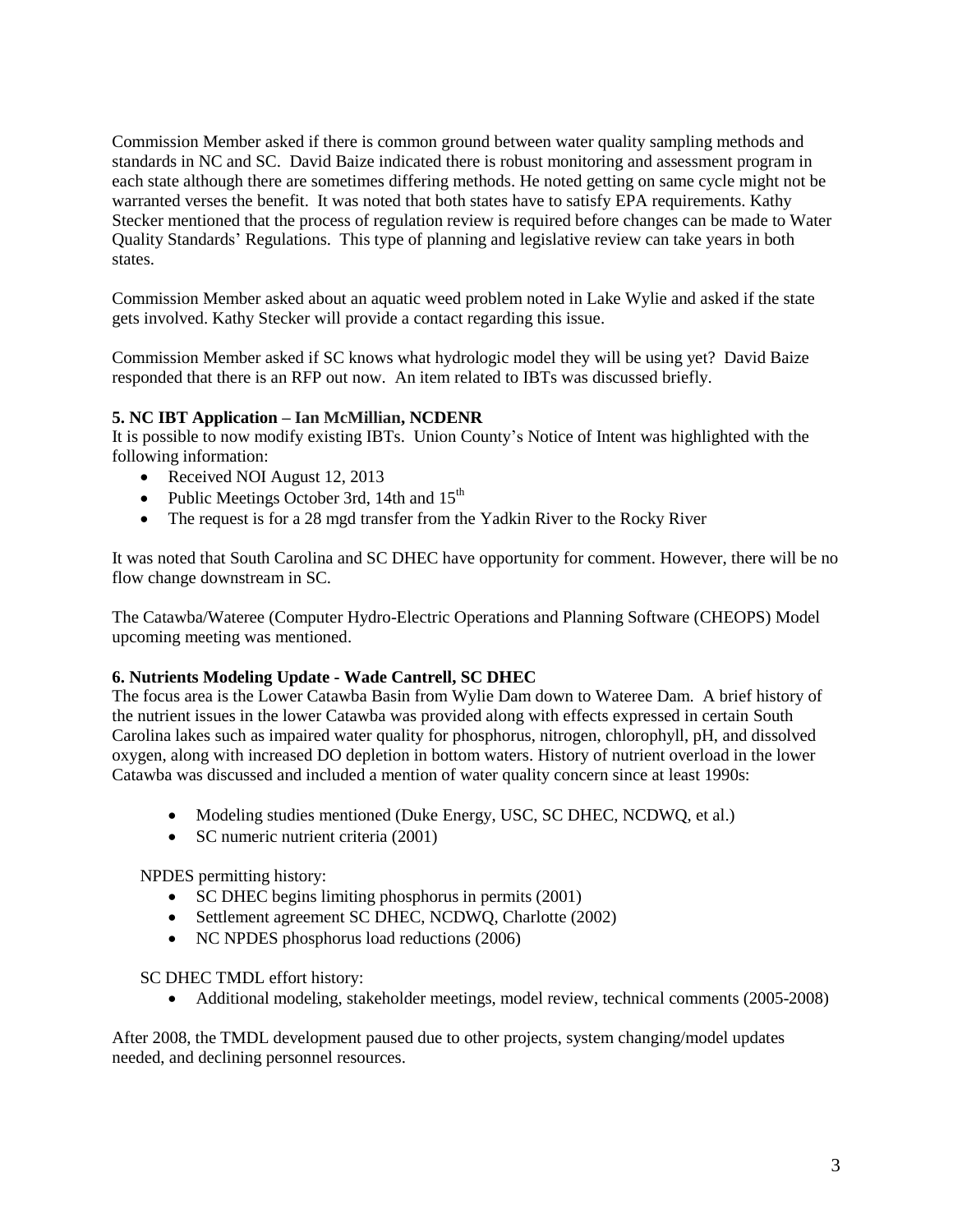Graphs were shown illustrating what appears to be a decrease in total phosphorus concentration levels Fishing Creek Reservoir and Lake Wateree. There have been significant reductions in SC and NC loadings. Goal of the current modeling effort is to determine what more is needed, considering all sources, to achieve WQ standards. This will include coordination with a variety of stakeholders.

There was a question as to if the settlement agreement with NC included Charlotte at table in development of TMDLS. Wade Cantrell responds yes, they will be.

There was some discussion as to the Nonpoint Source loadings in Fishing Creek Reservoir and its shallow nature with possibility for re-suspension.

A question was asked as to the timeframe for TMDL completion. Wade Cantrell answered that it is difficult to predict, but the goal is to have the model calibrated in April 2014 and then begin first draft run of the model with that information going out to stakeholders. Then, allocation possibilities have to be completed with stakeholder input. Wade Cantrell suggests that perhaps around 2015 for draft model, allocations, and TMDL to be out on comment.

## **7. NC and SC Fishing License Reciprocity (Lake Wylie)**

There was discussion about Lake Wylie potentially being the only lake in SC/NC that you need two state fishing licenses to allow you to fish. Potential reciprocity was discussed as solution for the situation. There is some concern about lost revenue to some counties. There was a motion for commission to vote on endorsement for the concept of single fishing license requirement for NC or SC. The motion was supported. David Baize is to write first draft letter and send to Chair.

There was mention that possibly there are other lakes in same situation, like Lake Jocasee and Gaston Shoals Reservoir.

### **8. Update from Catawba Riverkeeper - Sam Perkins, Catawba Riverkeeper**

Charlotte area power plants are being mapped.

Coal ash issues were discussed with the following specific item noted:

- SCE&G powerplant on Wateree River (Eastover, SC)
- Groundwater contamination (arsenic)
- CRF filed suit May 2012

There was a settlement in August 2012, agreeing to:

- Remove ash in unlined ponds and move away from the river
- Switch to dry ash handling with lined basins

Solutions noted:

• Clean up site, 'Leave it as you found it,' Place material in lined landfill

SCE&G Precedent:

• Continues to operate on Wateree River, but ended wet handling

There is a document library related to coal ash lawsuits available on the Catawba Riverkeeper's Website. There are public records and information there and problems at Riverbend Steam Station are noted. Site address: [http://www.catawbariverkeeper.org/issues/coal-ash-](http://www.catawbariverkeeper.org/issues/coal-ash-1/documents-related-to-coal-ash-lawsuits/)[1/documents-related-to-coal-ash-lawsuits/](http://www.catawbariverkeeper.org/issues/coal-ash-1/documents-related-to-coal-ash-lawsuits/)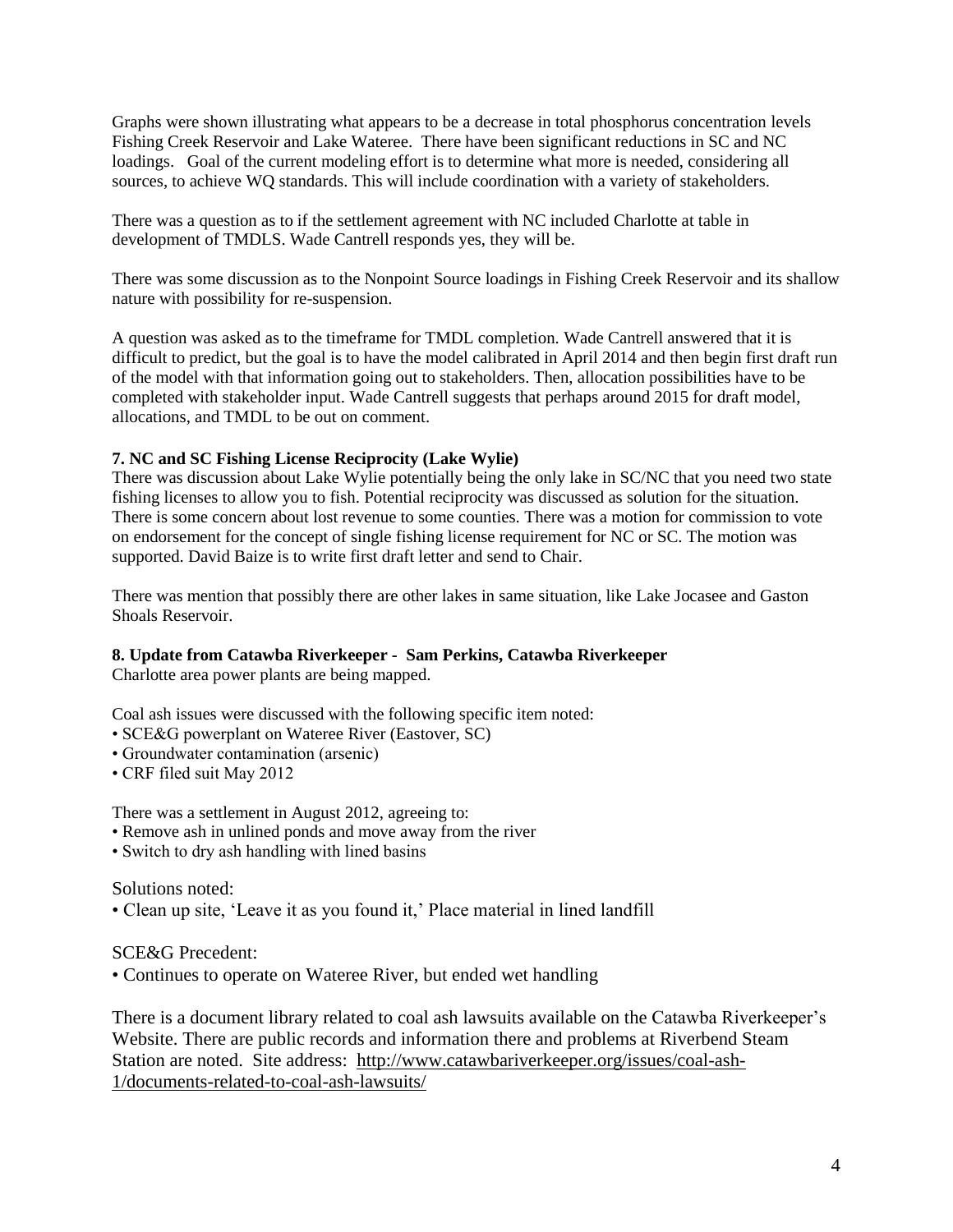Why be concerned about coal ash?

Groundwater contamination, seeps have proved unpredictable, potential for failure, water supply threat, maximum contamination will peak decades from now, and 'other' material buried.

Concentrated Animal Feeding Operations (CAFOs) Swine and cattle are subject to public record, but poultry are different.

Commission asked if poultry includes turkeys? The Riverkeeper answered he is talking about chickens. SC does not seem to have this poultry issue, but SC nutrients overloading could come from human sludge use. The Riverkeeper stated opposition to CM permit.

PCBs

Coal Ash - When you discharge into a lake, particulates settle and absorb to particles in soil. Arsenic is on top layer so it goes to particulates in the water column. Riverbend and legacy going in drinking water treatment plant sludge.

They are working with Geographic Information System (GIS) and economic impact property tax base.

Riverkeeper stated that Union-Norwood tie-in good, but there is a concern with lake James dropping 50 ft.

Some Riverside residents were not notified of flooding in May. Ideas for resolution of this issue were discussed. Having Duke Energy or the HOA Robocall residents was discussed as a potential viable solution.

There was a Commission note that this might tie back to the presentation on nutrient modeling presented by Wade Cantrell. Commission Member asked about possibility of groundwater model on the sludge and poultry?

Wade Cantrell of DHEC mentioned the new model will look at all sources such as overland sources like land application, but will not address infiltration and reintroduction through groundwater (gw was considered in previous modeling efforts).

The Riverkeeper noted that No Discharge Permits are not accounted for because there is no permit required or written. Mr. Cantrell noted that TMDLs look at large blocks of time (longer time space).

Commission Member asked about recent Tega Cay sanitary sewer overflows (SSOs). Riverkeeper suggested Linda Stevenson is best contact regarding update on the issue. They talked with SC District Attorney and EPA. It was noted that another utility has had SSOs of substantially greater size.

Flood notification at Lake Wylie was discussed and idea for signs was suggested as well as Robocall.

Jeff Lineberger mentioned that EMS (Mecklenburg EMS) does have notification and if Duke Energy pulls a gate, then an auto call goes out. Discussion is ongoing on this issue. There is an 800 phone line with warning messages that are lake specific, Duke's website also has information.

Commission Chair noted GA/SC basin meeting recently in the news. David Baize was in attendance. He mentioned the water related issues that can be present with wet weather and with drought conditions. He then reviewed some items about the Savannah Basin regarding lake levels in the upper part of the basin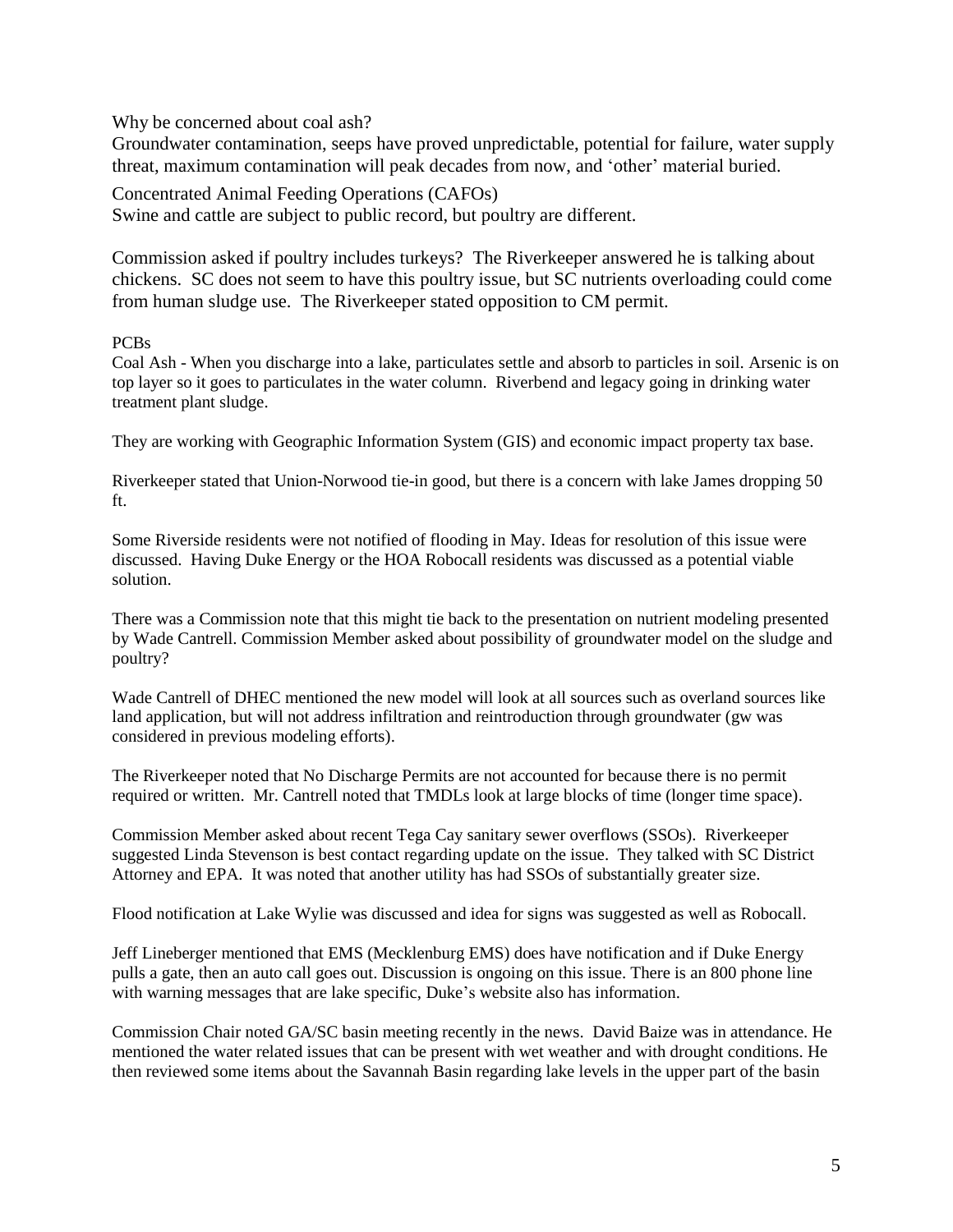and user need in the lower part of the basin. He mentioned Governors from both states being present at the joint GA/SC meeting.

The Commission Chair noted that the Savannah River has recently been mentioned as our most studied river.

### **9. Election of New Commission Chairman and Vice Chairman**

A motion is made and passed for Dr. Arthur Mead to be Chairman. A motion is made and passed for Creighton Coleman to become Vice Chairman.

There is discussion about Commission Member terms needing to be reviewed. Dr. Mead, Chair, will review terms and members.

There is a question about a Yadkin/Pee-Dee Bi-State Advisory Commission being put together. At this time, members are not appointed.

### **10. Upcoming Meeting Topics**

David Baize introduced the new DHEC Watershed Manager, Carol Roberts, and then he provided a list of potential topics to the Commission. The following items were noted in addition to those on the list:

- Information on adequacy of existing fish tissue testing
- Sludge land application
- Water Management Group would like to present on the Water Supply Master Plan at an upcoming meeting.
- Rock Hill mentioned Water Management Group on master plan and other studies too from the group. Commission Chair suggested list to Dave Baize so we can begin planning on that.
- Sedimentation Are we losing volume in lake chain due to sedimentation? How to reduce sources and how to mitigate once it is there. Mentioning of restrictions on dredging coves.

Other items from David Baize's existing potential topic list:

- Consider Commission representation, term expiration dates and including other advisory members, perhaps from agriculture or industry
- Ensure that updated Commission information is available on the NCDENR-maintained website
- Water quality topics to discuss could include: stormwater permitting requirements, sedimentation, and joint state nonpoint source projects
- Highlights of potential policy changes and their implications for future work in the Catawba
- Thermal discharge impact on the Catawba and water security issues
- Emergency planning and its relationship to interconnections and IBTs
- Mercury and PCB contamination
- Part of the purpose of the Catawba/Wateree Water Management Group is to support the Commission. We may want to identify any needed projects in their 5-year plan.